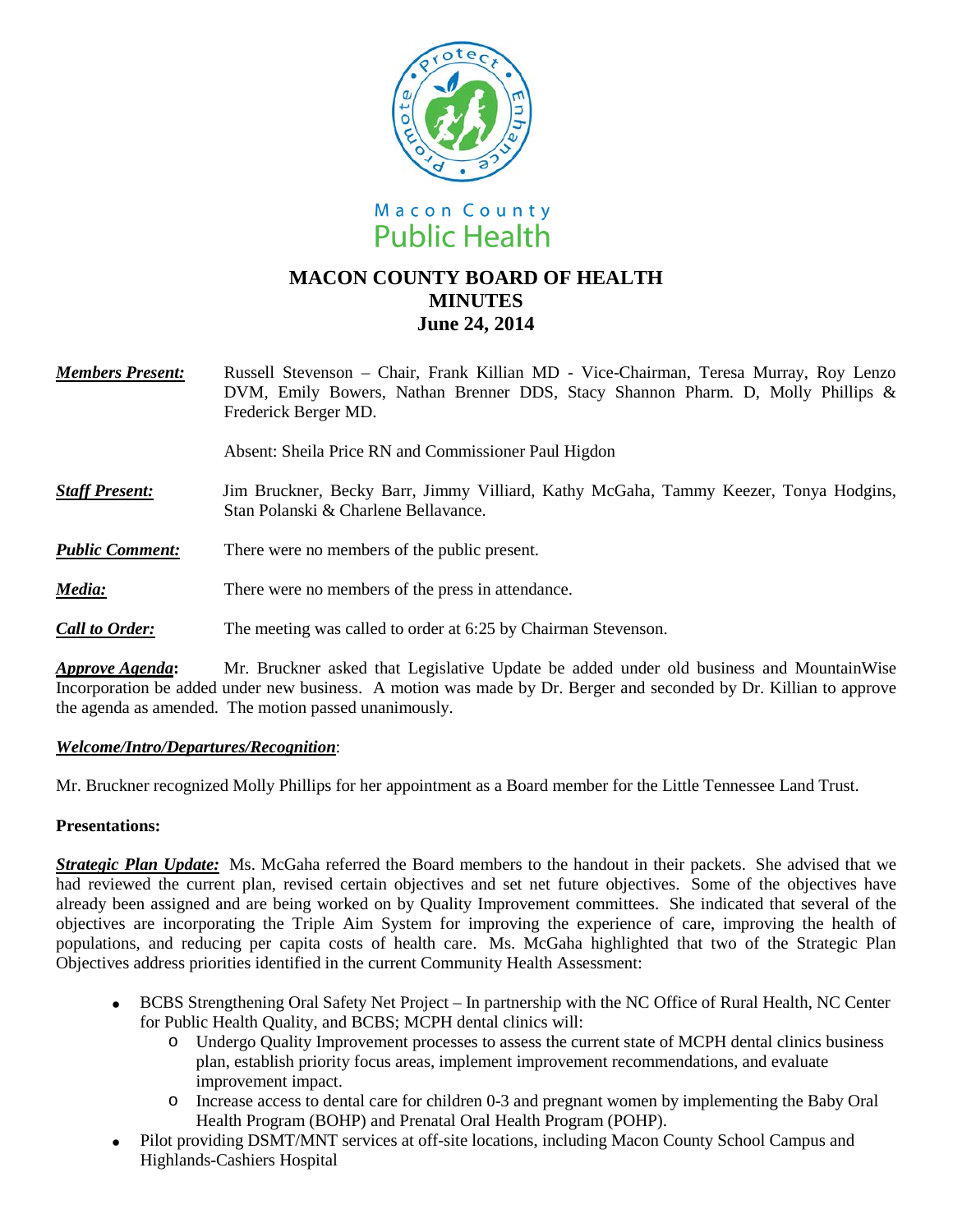The two priorities addressed are:

- Reduce the incidence of preventable chronic diseases related to obesity, particularly diabetes and heart disease.
- Promote recruitment and retention of additional primary care physicians and dental practitioners serving Macon County residents.

Our leadership team has discussed that we would develop new priority focus areas for next year. We will be bringing these suggestions back to the Board for discussion and approval at that time. A copy of Ms. McGaha's report is attached to these minutes.

*Results of Consumer Survey:* Ms. McGaha reported that this survey is administered on an annual basis. This year the survey was administered during the month of May and is handed out by all of our service areas. We had a total of 91 surveys completed this year which was up from 78 in 2013. A copy of Ms. McGaha's report is attached to these minutes. One of the areas that leadership has discussed in regard to the feedback is whether or not we should be considering piloting a late clinic one night per month to include the family planning services.

*Measles Update:* Mr. Polanski reported that measles has been in the news recently. As of the CDC's report of May 23, there have already been more cases of measles in the United States in 2014 than there have been in any full year since the 1990's. The standard childhood vaccine schedule now calls for two doses of measles vaccine as opposed to just the one dose before the 1990's. Mr. Polanski indicated that the increase in cases this year is primarily due to individuals who travel to countries where measles is still prevalent and return to areas of the US that have clusters of unimmunized persons such as an Amish community in Ohio. The last outbreak in Macon County was in 1990. This involved a family in a religious group that did not believe in immunizations. The public health response to this is to promote routine immunization of all children and all foreign travelers. In North Carolina you have to claim a religious exemption in order not to have the children immunized. Another public health response would be to isolate any suspected measles case in the community and make it a priority to identify the contacts of the suspected infected person to keep it from spreading.

*Approve Minutes of Previous Meeting:* A motion was made by Ms. Bowers and seconded by Dr. Killian to approve the minutes of May 27, 2014 meeting as presented. The motion passed unanimously.

## **Old Business:**

*Budget Update:* Ms. Hodgins reported on the month of May and Year to Date expenses and revenue. A copy of her report is attached to these minutes.

*County Budget Update:* Mr. Bruckner reported that the Board of Commissioner's approved the FY15 budget as presented to this Board in May.

*CHA/CHIP Update:* Ms. Barr updated the new Board members regarding the community health assessment process. The next health assessment will be conducted and completed for the calendar year of 2015. The dates for completion have changed and have been pushed back approximately three months. The community health assessment for 2015 must be submitted by March of 2016. Action plans must be submitted by September of 2016. The State of the County Health (SOTCH) report is due in the  $2<sup>nd</sup>$  and  $3<sup>rd</sup>$  years of the assessments cycle, also in March. There have been additional changes at the state level regarding the deliverables for the community health assessment cycle. We now have to assure survey integrity for this next assessment. The document length has also been changed. We are only allowed 50 pages to report the data. The action planning process has also changed and Ms. Barr indicated that this requirement would probably be the hardest part new requirements to meet. Action plans must be submitted for each priority. Each action plan must consist of evidence based strategies with substantiating documentation supplied. Plans must contain at least 2 Health NC 2020 strategies as well. Action plans must also include a plan for training, staffing, monitoring and evaluation for each specified strategy. These requirements are in place for all organizations listed in the action plans, not just the health department. A challenge we are currently working on is how to best help Highlands-Cashiers Hospital with their requirement to complete a 2015 CHA. They will be able to collaborate with Macon County public health in 2015; but Jackson County public health will not complete a CHA until 2016. Mr. Bruckner indicated he had met with both hospitals CEO's to begin planning for how we can better collaborate on local health issues. We need the hospitals cooperation to be able to accomplish the community health assessment.

*Legislative Update:* Mr. Bruckner reported on the following senate and house bills and their current status.